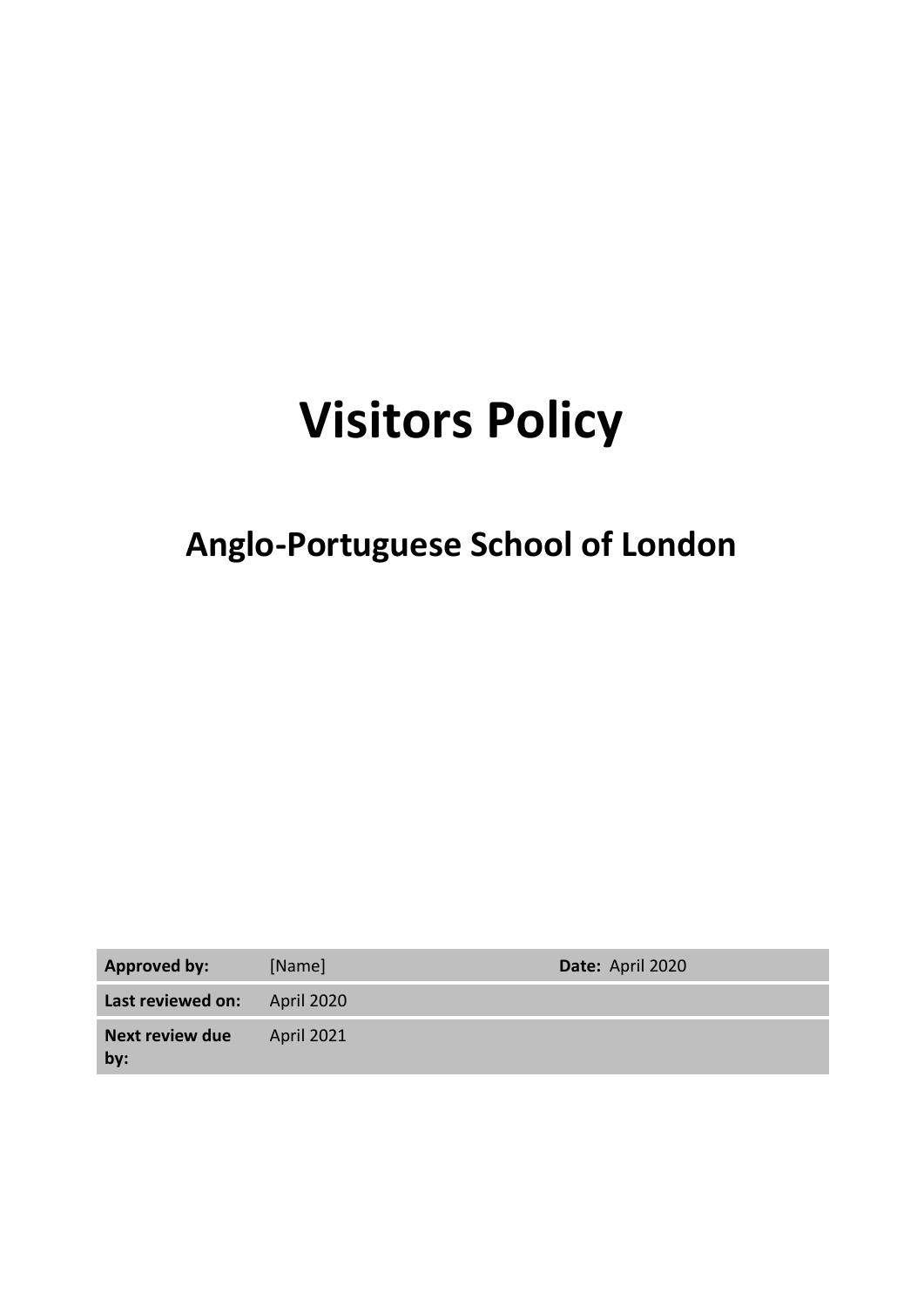Welcome to APSoL. We hope that you find this pack informative and useful, should you have any further questions please do not hesitate to ask a member of staff.

### General Information

By signing the visitor register you are agreeing to abide by our school policies including those on Acceptable Use of Information Technology & Mobile Phones and Child protection & Safeguarding.

### Car Parking

The allocated parking spaces must be requested on communication of visit (pre-visit). Please do not park on the zig-zags , on the main road, or anywhere that is going to prevent emergency access to the school building.

### On Arrival

Please ensure that you sign in at the office (and out again) and wear your visitor's badge at all times whilst on the premises. Please ensure that you shut doors behind you and that the playground gates are locked using all three bolts.

### Emergency Evacuation Procedures

The main alarm is a continuous bell. On hearing it you must leave the building by the nearest and safest exit, meeting at the designated fire meeting points outside the school building (side road next to LQ development)

- Do not re-enter the building until you are told you may do so
- Do not try to go to your car and leave the premises as this may hamper the access of the emergency services.
- Do not stop to collect personal belongings

### Toilets

Visitors must only use staff/adult toilets – these are labelled. On the temporary site, you can find this by the school office and at the end of the corridor past reception classrooms. In under no circumstance, is an adult visitor permitted to use children's toilets.

### Hot beverages and Food

Hot drinks are to be consumed in the staff room – NO hot drinks are to be carried around school. Food must be consumed in designated eating areas such as staffroom or dining hall. Food must not be consumed during lessons or times when the children themselves, are not eating.

### DBS disclosure

If you will be working unsupervised with any children you must have an enhanced Disclosure and Barring Service check. Application details are available from the school office and you will need to provide proof of identity e.g. passport, driving licence and a current utility bill. No volunteer must undertake to work with children unsupervised before this check is complete.

### www[.angloportugueseschool.org](https://angloportugueseschool.org/)

### [info@a](mailto:info@)ngloportugueseschool.org

Part of Talent Education Trust. Registered office address: 11 Belgrave Square, Belgravia, London SW1X 8PH. Company number: 10036154.

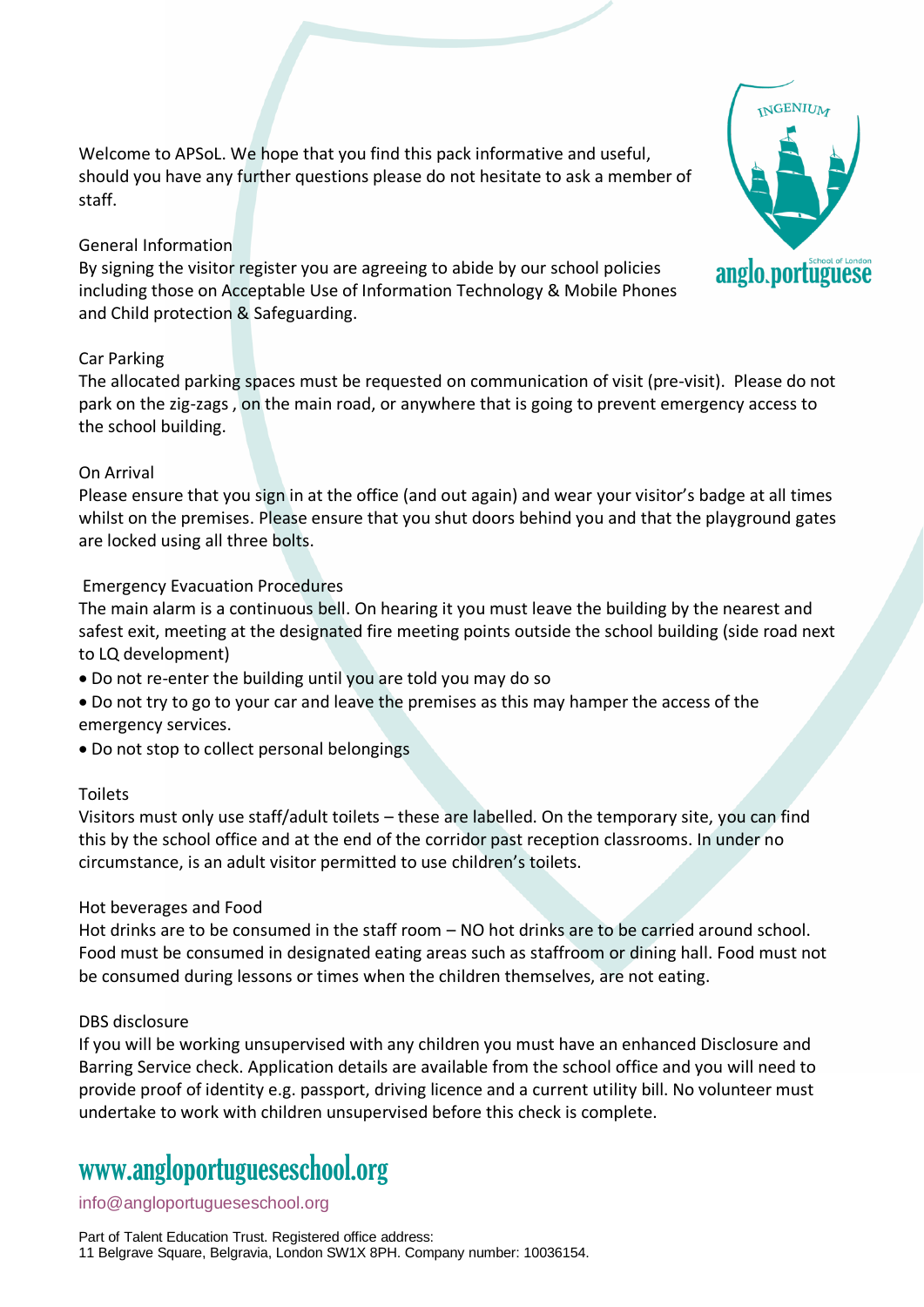### Confidentiality

Confidentiality should be maintained at all times. Please read the attached Confidentiality Policy and sign and return the Confidentiality Agreement.

### First Aid

The staff in the office and in Reception classrooms will be first aid trained from September 2020. Staff in Reception classrooms will have Paediatric First Aid training. Photographs of first aiders can be found in all classrooms and common areas.

### Safeguarding

Our children's safety is paramount. Please read the attached Child Protection & Safeguarding Policy and Child Protection Advice leaflet carefully. Should you have a concern about a child or learn of any information that relates to a welfare or child protection issue then this must be discussed with the class teacher at the end of the lesson. Any safeguarding concerns during your visit must be reported to the Designated Safeguarding Lead: Marta Correia (Principal). Incident reporting forms can be found in the school office. Child Protection and Safeguarding contact information can be found in every classroom and common area.

### Health and Safety

Our Health and Safety Policy is enclosed, please familiarise yourself with its contents. Also attached is our health and safety information booklet. Thank you for taking the time to read this information pack.

#### Visiting Speakers

Visits from key speakers must be arranged with the knowledge of the Principal. The content of all material/ ICT material being shared with the children (including presentations), must be shared with and approved by the Principal before the visiting day.

### www[.angloportugueseschool.org](https://angloportugueseschool.org/)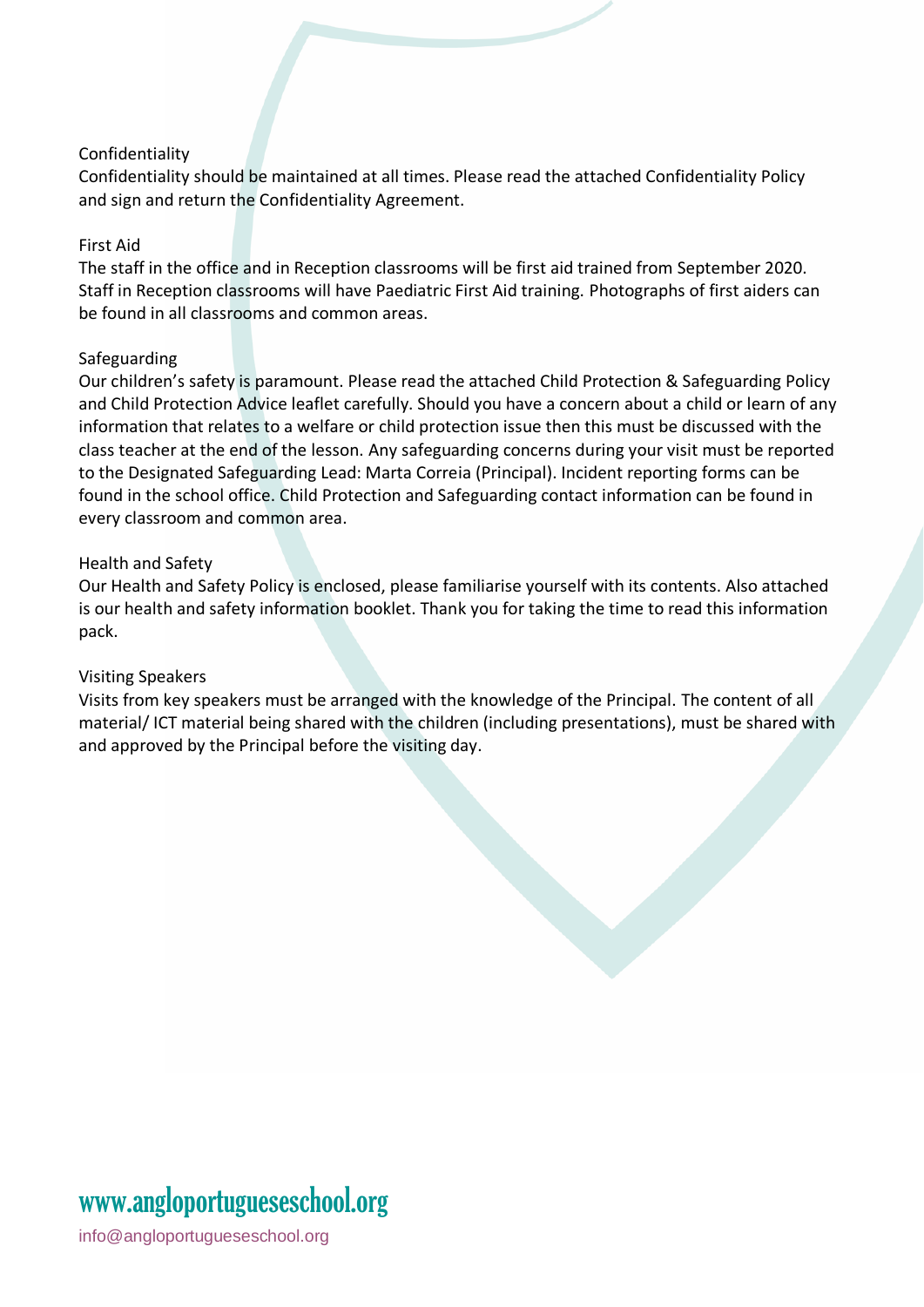### **ANGLO PORTUGUESE SCHOOL CONFIDENTIALITY AGREEMENT**

This confidentiality agreement is to be signed by each individual who works on the school premises (including teaching and non-teaching staff, permanent and temporary staff, and any volunteers authorised to provide help or support).

I understand that, in the course of my duties at APSoL I may encounter, learn or have revealed to me personal information of a confidential nature relating to the pupils or their families. This information may be imparted to me orally, in writing or electronically, at any time or place.

- I will respect the confidentiality of such information
- I will not use or disclose such information except lawfully and in accordance with the school's confidentiality policy.
- Where I have access to such information, I will access it only where necessary for my duties, including my duty of care.
- I will take all reasonable steps to ensure that no other person gains access to such information in my possession and to inform my line manager/a member of staff immediately if I learn that unauthorized access has occurred.

• This undertaking will continue to apply in the future, even after I have left my position at the school. This undertaking does not apply to information in the public domain.

## www[.angloportugueseschool.org](https://angloportugueseschool.org/)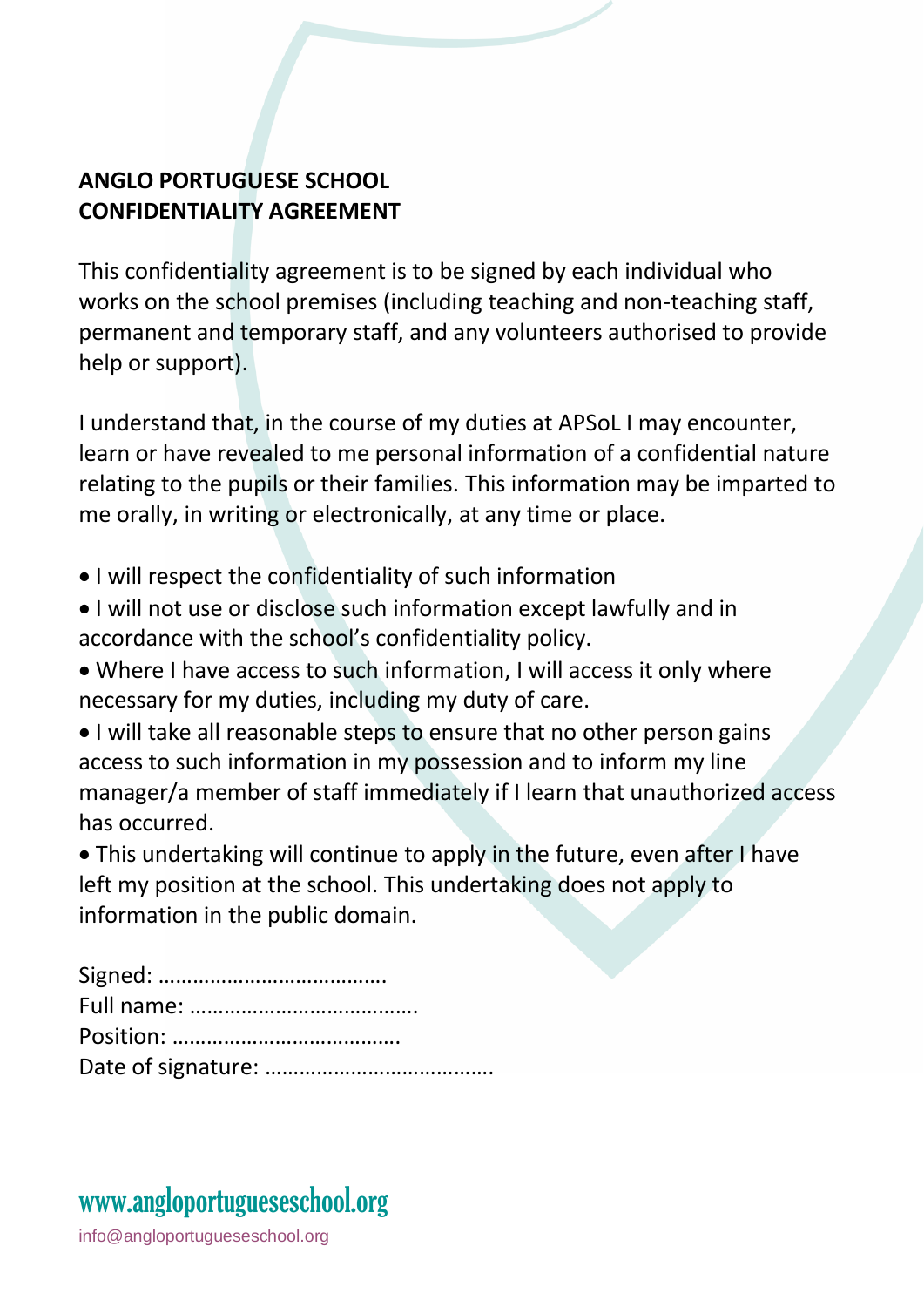### **ANGLO PORTUGUESE SCHOOL VISITORS ACCEPTABLE USE POLICY / ICT CODE OF CONDUCT**

APSoL is committed to safeguarding and promoting the welfare of children and expects all staff and volunteers to share this commitment.

 $\lnot$  I understand that I have been given use of the school internet and/or school ICT systems in order to carry out a specific job for the school.  $\neg$  I understand that it is a criminal offence to use a school ICT system for a purpose not permitted by its owner.

 $\neg$  I will only use the school's email/internet/intranet/Learning Platform and any related technologies for the purpose for which I have been given access.

 $\lnot$  I will comply with the ICT system security and not disclose any passwords provided to me by the school or other related authorities.

 $\lnot$  I will not install any hardware or software without the permission of the Principal, Marta Correia

 $\neg$  I will not browse, download, upload or distribute any material that could be considered offensive, illegal or discriminatory whilst using the school ICT systems.

 $\neg$  I understand that all my use of the internet and other related technologies can be monitored and logged and can be made available, on request, to the Head teacher or my employer.

 $\neg$  I will respect copyright and intellectual property rights.  $\neg$  I understand that if I disregard any of the above then it will be reported to my employer and serious infringements may be referred to the police.

User Signature ………………………………………………………………………… I agree to follow this code of conduct and to support the safe use of ICT throughout the school.

### www[.angloportugueseschool.org](https://angloportugueseschool.org/)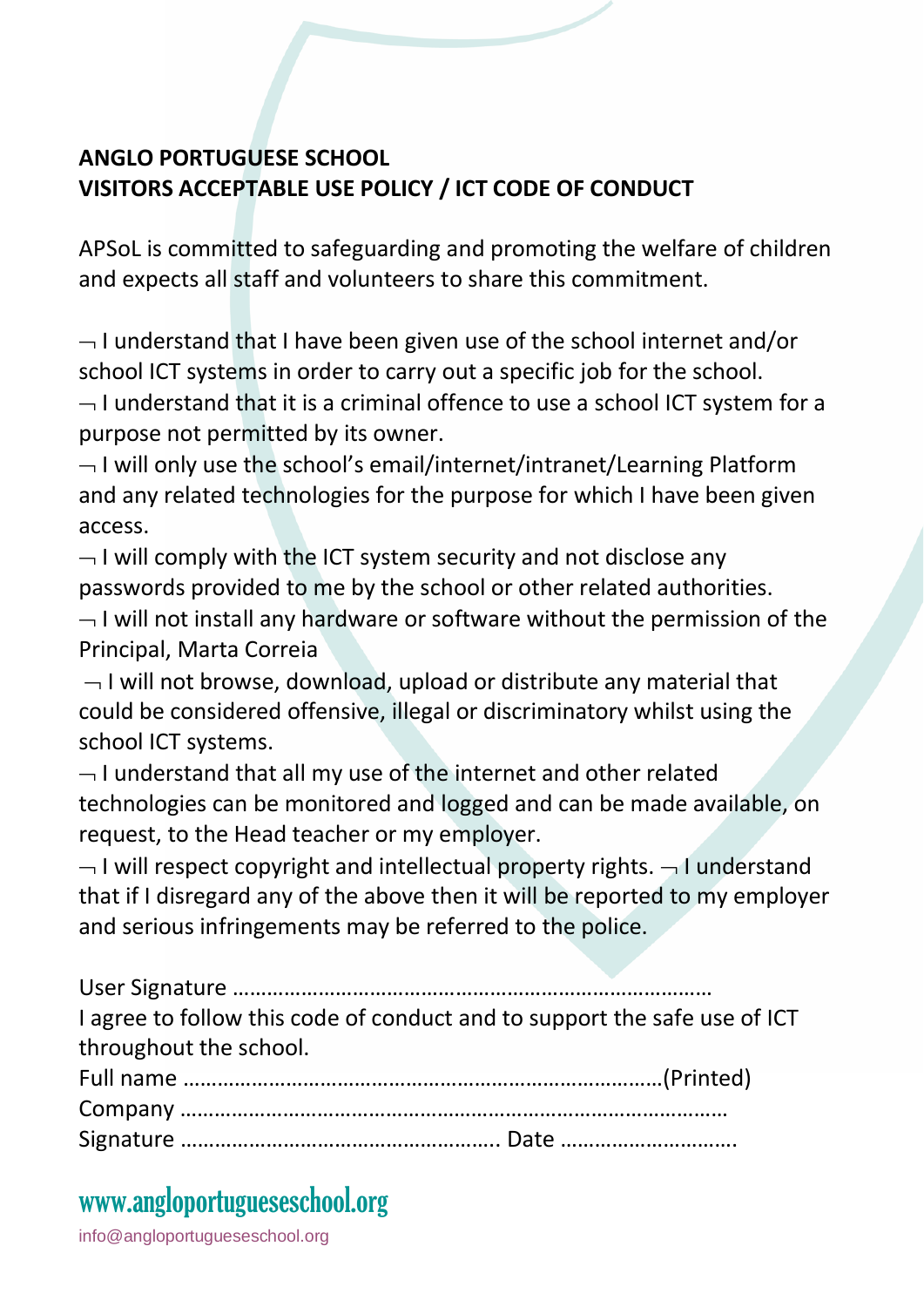### **INFORMATION AND CODE OF CONDUCT FOR VOLUNTEERS**

APSOL highly values parents and others who volunteer to help out with school activities. We hope to encourage your support, contributions and assistance. Many school activities would be at risk if it weren't for your help and many of our pupils benefit greatly from it.

It is our duty to ensure that whilst you are engaged in voluntary activities for the school that we care for you and ensure your safety. We also, of course, have a duty to ensure that our pupils' welfare is promoted, they are cared for appropriately and they are safeguarded from any harm.

This booklet is to inform you of what measures we need to apply to ensure that all volunteers and pupils are safe and cared for.

#### **Disclosure and Barring Services Checks**

We have a responsibility to ensure that all adults working for the school are suitable people to work with children. The Department for Children Schools and Families and the Local Authority set out guidance regarding when adults working on behalf of the school must be subject to these checks. This means that depending on the nature and regularity of your help and the level of contact you have with children, we may need to ask your permission for a DBS check.

This check is to ensure that you are not included on the Independent Safeguarding Authority list of those people who have been barred from working with children, you do not have relevant convictions, and the police do not have any other information about you which suggests that you may be unsuitable to work with children.

We appreciate that some volunteers find this intrusive and unacceptable, however, we wish to reassure you that this information is solely for the purpose of ensuring that our pupils are safe from unsuitable people. We can further assure you that this information will be kept confidential to those who 'need to know' (usually the headteacher and the Local Authority) and securely stored. If you do have convictions this does not mean that you will be considered unsuitable, usually this would only apply if a person has convictions for offences against children, sex offences or offences of serious violence.

No checks will be undertaken without your agreement and you will receive a copy of the check.

In some instances we may ask for your permission to seek information from another person regarding your suitability to work with children e.g. from an employer. If you have any concerns or would like further information about checks, please discuss these with Principal.

## www[.angloportugueseschool.org](https://angloportugueseschool.org/)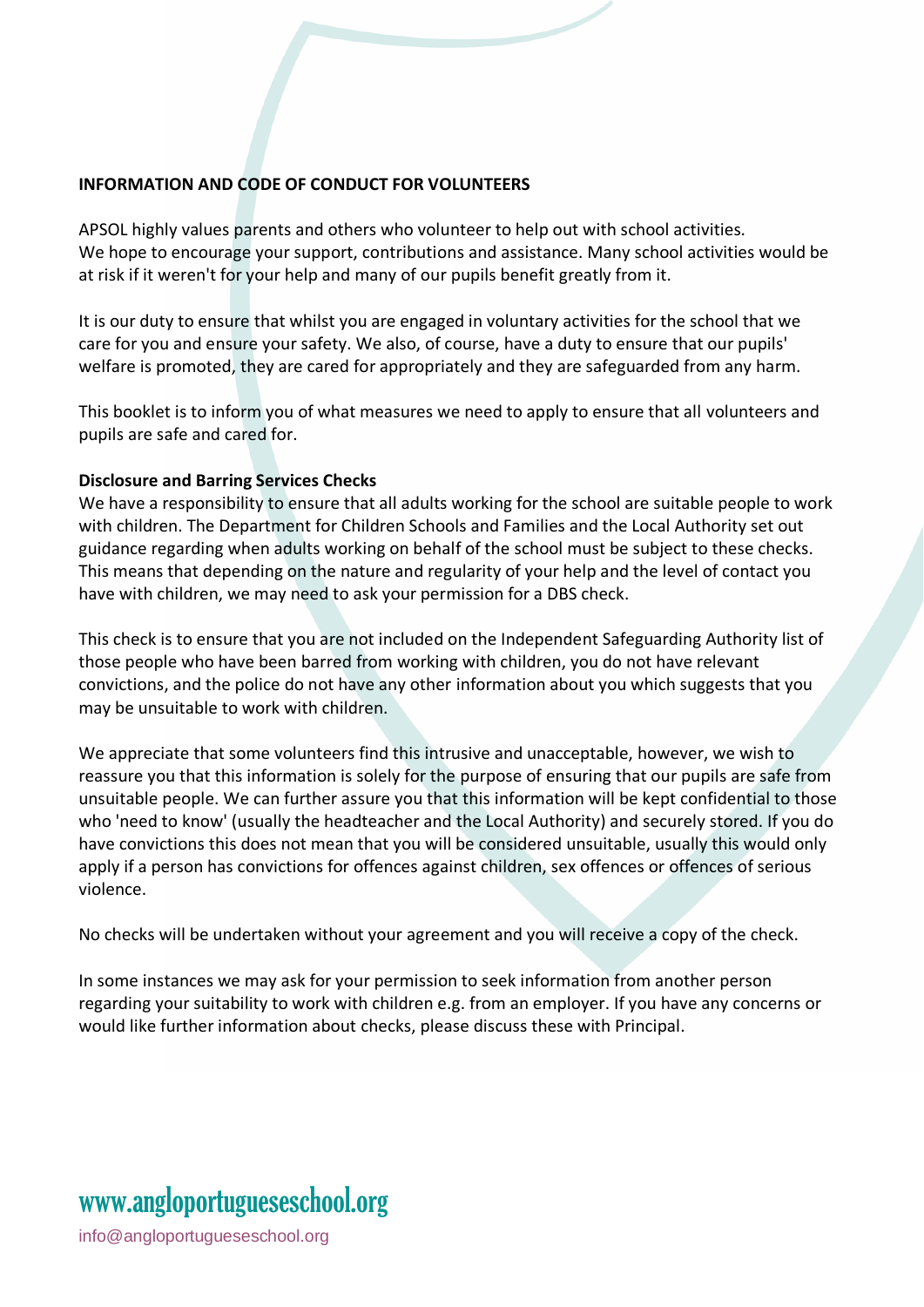#### **Welfare and Safety of Volunteers and Children**

We undertake to ensure that any activities which you are involved with are planned properly and safely, also that you are consulted on and informed of these plans. This helps us to make sure that you are happy and comfortable with the arrangements, also that you have the opportunity to make us aware of any anticipated difficulties, reservations or problems which arise. We further undertake to ensure that at all times you will have access to a member of the school staff should any emergencies arise or you need to talk to someone immediately regarding any difficulties.

### **Code of Safe Conduct**

It is essential that we acknowledge that the vast majority of volunteers behave appropriately whilst working with our pupils. However, expected conduct of adults working in or for a school is sometimes different to that which applies whilst caring for our own children. Conduct is also governed by certain laws and government guidance. Further, staff and volunteers sometimes express uncertainty as to what is and isn't acceptable and ask for guidance regarding those behaviours which, whilst most probably innocent, may be considered illegal, improper or could be misconstrued by another person. The following, therefore, gives a guide to appropriate conduct whilst working in or on behalf of the school (e.g. residential visits, out of school activities). Adherence to this code will ensure that both children and adults are safe, including from the possibility of allegations being made against them.

#### **You should always:**

• Adhere to all school policies, many of which are specifically written with safeguarding in mind. For example: Child Protection & Safeguarding, Behaviour Management, Physical Intervention, Anti Bullying, Equal Opportunities, Health and Safety, Acceptable Use of ICT, Disability Discrimination, E safety…. These can be found on the school website and in the office.

- Behave in a mature, respectful, safe, fair and considered manner at all times.
- Provide a good example and 'positive role model' to the pupils.

• Observe other people's right to confidentiality (Unless you need to report something to the Principal e.g. concerns about a child protection issue)

. • Treat all children equally; never confer favour on particular children, or build 'special relationships' with individual children, except where one to one working is part of a plan agreed with your manager (e.g. for counselling, tuition, mentoring or other purpose). Report to the Principal (or in the case of an allegation concerning the Headteacher, the Chair of Governors): (As soon as possible)

• Any behaviour or situation which may give rise to complaint, misunderstanding or misinterpretation, against yourself.

• Any difficulties that you are experiencing, for example, coping with a child presenting particularly challenging behaviour; situations where you anticipate that you may not be sufficiently qualified, trained or experienced to deal with or handle appropriately.

• Any behaviours of another adult in the school which give you cause for concern or breach of this code of conduct or other school policies and procedures

### www[.angloportugueseschool.org](https://angloportugueseschool.org/)